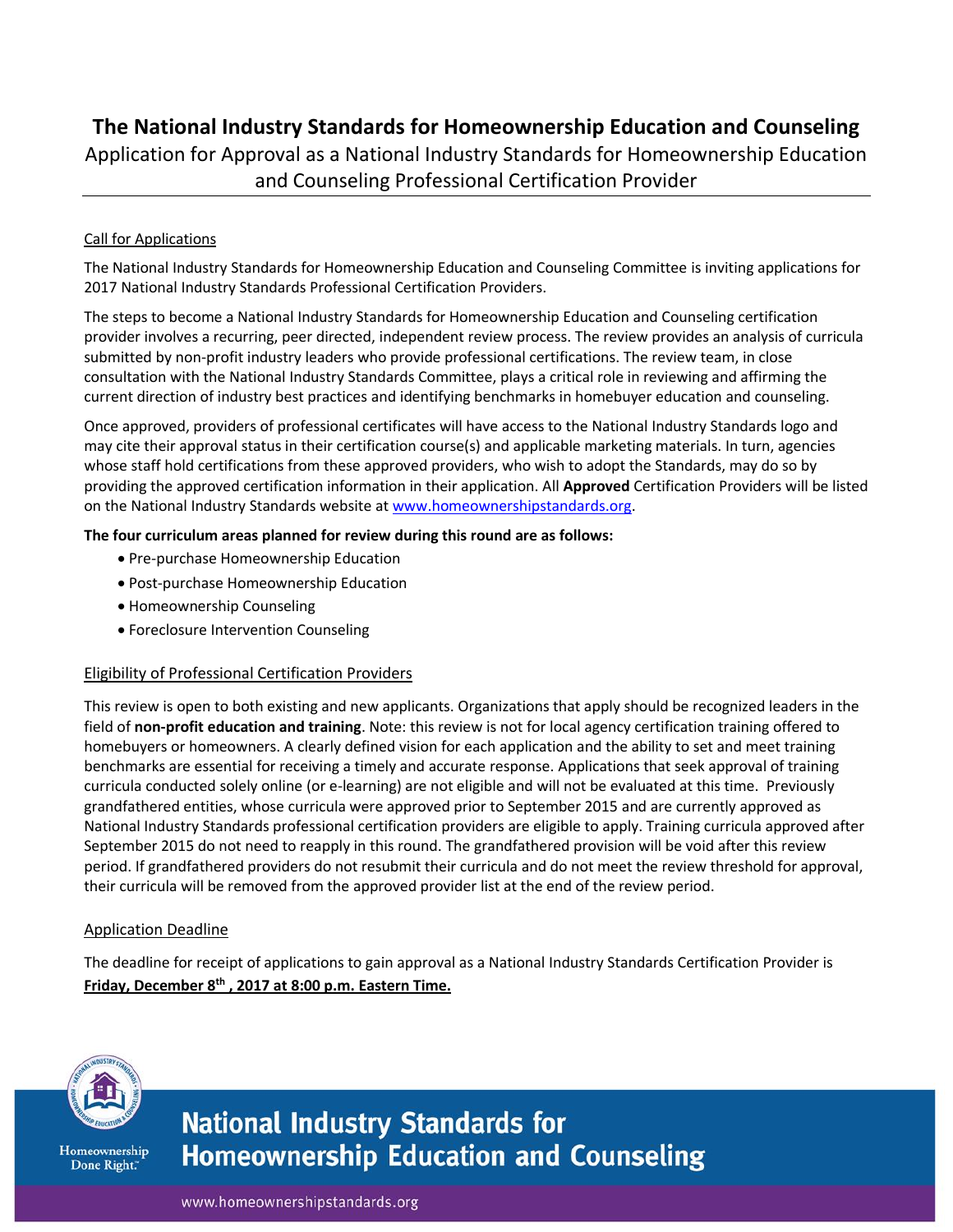#### Application Materials

Applicants must submit the materials and information asked for in the *Application for Approval as a National Industry Standards Homeownership Education and Counseling Professional Certification Provider***.** The curriculum for which approval is sought must relate specifically to the required content areas of the Standards:

- Pre-purchase Homeownership Education
- Post-purchase Homeownership Education
- Homeownership Counseling
- Foreclosure Intervention Counseling

The content required by the Standards can be found a[t www.homeownershipstandards.org/Home/Standards.aspx.](http://www.homeownershipstandards.org/Home/Standards.aspx)

A professional certification provider must be able to clearly demonstrate that its curriculum and requirements meet the content area of the Standards being applied for. An independent external reviewer will follow up with applicants, if needed, to clarify the information submitted or to obtain missing information. The relevant pages within the "National Industry Standards Homeownership and Education Guide"

[\(www.homeownershipstandards.org/Home/Standards.aspx\)](http://www.homeownershipstandards.org/Home/Standards.aspx) that are specific to each Standard's requirements (including competencies, skills, training, operations and performance) are referenced in the table below:

| <b>Standards Content Areas</b>                 | Pages |
|------------------------------------------------|-------|
| Pre- or Post- Purchase Homeownership Education | 7-14  |
| Homeownership Counseling                       | 15-19 |
| Foreclosure Intervention Specialty             | 20-26 |

Applicants may submit an application for approval in more than one curriculum area within the same package. Applicants must clearly identify and/or label all materials based on its specified curriculum alignment.

#### Methods of Application Submission

Materials must be sent directly to the independent external reviewer. Materials may be submitted one of three ways:

- 1) Via Dropbox for materials that exceed 10 MB
- 2) Via email directly to the primary reviewer
- 3) By direct mail (three full copies of all materials will be required if not submitted electronically).

# Application Fees

#### **Application fees (Fees are per Professional Certification Content Area)**

All applicants will be charged a fee to cover the cost of the application review.

- Fixed base price for single certification review with only one core course: \$2,500
- Extended curriculum review fee if the curriculum includes multiple courses within a specialization: \$500

Note: A single review will not exceed \$3000. The total fee, if submitting an application to review all four certification areas, will be \$10,000-12,000.

For information regarding payment collection, see the *Curriculum Review Guidelines* – a separate document.